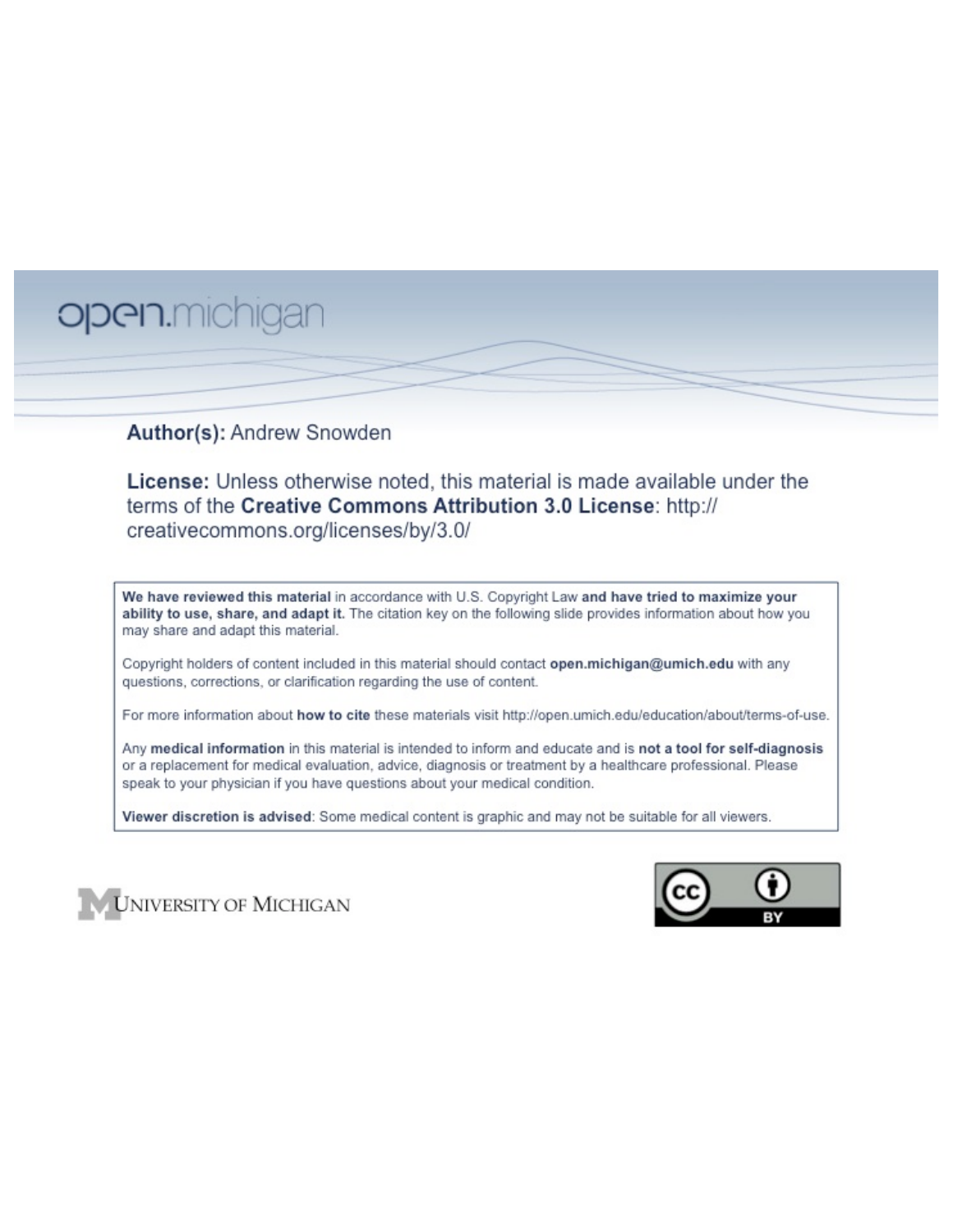## **Attribution Key**

for more information see: http://open.umich.edu/wiki/AttributionPolicy

## Use + Share + Adapt

{ Content the copyright holder, author, or law permits you to use, share and adapt. }

| @ PD-GOV                  | <b>Public Domain - Government:</b> Works that are produced by the U.S. Government. (17 USC § 105) |
|---------------------------|---------------------------------------------------------------------------------------------------|
| @ PD-EXP                  | Public Domain - Expired: Works that are no longer protected due to an expired copyright term.     |
| @ PO-SELF                 | Public Domain - Self Dedicated: Works that a copyright holder has dedicated to the public domain. |
| $(c2)$ 21110              | <b>Creative Commons - Zero Waiver</b>                                                             |
| $\left($ ce) $\right)$ my | <b>Creative Commons - Attribution License</b>                                                     |
| <b>CO</b> ITY-SA          | <b>Creative Commons - Attribution Share Alike License</b>                                         |
| <b>CO</b> BY-NC           | <b>Creative Commons - Attribution Noncommercial License</b>                                       |
| <b>CO</b> BY-NC-SA        | Creative Commons - Attribution Noncommercial Share Alike License                                  |
| GNU-FOL                   | <b>GNU - Free Documentation License</b>                                                           |

## **Make Your Own Assessment**

{ Content Open. Michigan believes can be used, shared, and adapted because it is ineligible for copyright. }

Public Domain - Ineligible: Works that are ineligible for copyright protection in the U.S. (17 USC § 102(b)) \*laws in your jurisdiction may differ

{ Content Open. Michigan has used under a Fair Use determination. }

**O** FAIR USE Fair Use: Use of works that is determined to be Fair consistent with the U.S. Copyright Act. (17 USC § 107) \*laws in your jurisdiction may differ

> Our determination DOES NOT mean that all uses of this 3rd-party content are Fair Uses and we DO NOT guarantee that your use of the content is Fair.

To use this content you should do your own independent analysis to determine whether or not your use will be Fair.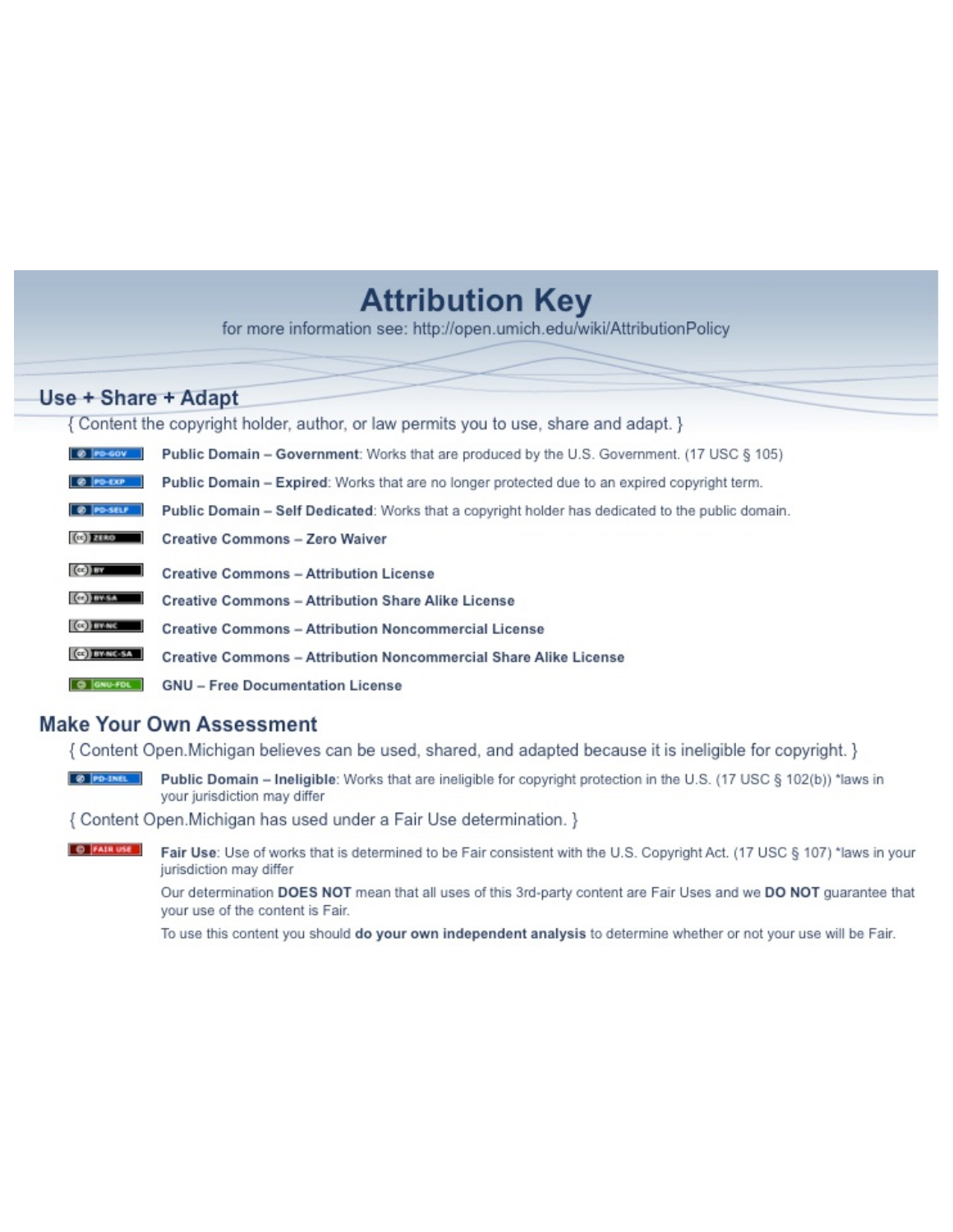## Lecture 1: Overview

In the first lecture, I give an introduction to Mazurs theorem, including a sketch of the proof. The purpose of this course is to develop these ideas in more detail. I also talk a little about some related results: Serres uniformity theorem and Merels uniform boundedness theorem.

## 1 Mazur's theorem

Consider the following problem:

**Problem 1.** Let  $f \in \mathbf{Q}[x, y]$  be a polynomial. Describe the set of points  $(x, y) \in \mathbf{Q}^2$  such that  $f(x, y) = 0.$ 

This can be phrased (almost) equivalently as:

**Problem 2.** Let  $C/Q$  be an algebraic curve (connected, smooth, projective). Describe the set  $C(Q)$ .

This is an extremely fundamental problem, and cases of it have been considered for thousands of years. Much about this problem has been discovered in the last century. The first thing to mention, probably, is the fundamental trichotomy depending on the genus of *C*:

- *•* Genus 0. There are two possibilities: either *C* has no rational points, or *C* is isomorphic to  $\mathbf{P}^1$ , in which case it has infinitely many rational points, and these points form a 1-parameter algebraic family.
- Genus 1. If *C* is non-empty then  $C(Q)$  has the structure of a finitely generated commutative group. The hard part of this statement (the finite generation) is Mordell's theorem, from 1922. (According to that link, it was Poincaré who first suggested this result.)
- Genus  $> 2$ . the set  $C(Q)$  is finite. This is Faltings' theorem (MR0718935), proved in 1983 and first conjectured by Mordell in 1922.

Given these results, one can start to ask more quantitative questions. For example:

Question 3. *How many rational points can a genus 2 curve have?*

It is conjectured that there is an absolute bound, i.e., there exists a number *N* such that if  $C/Q$  is any genus 2 curve then  $\#C(Q) \leq N$ . This has not been proved, however. So far, the record for number of rational points seems to be 642, found by Michael Stoll in 2008. It is worth mentioning here a recent result of Manjul Bhargava: most genus 2 curves have no rational points. The situation in higher genus is similar.

In genus 1, one should not simply ask "how many points" but "what is the structure of the group of points." Suppose *C* is a genus 1 curve with a point. Then, according to Mordell's theorem, we have a decomposition  $C(\mathbf{Q}) = C(\mathbf{Q})_{\text{tors}} \times \mathbf{Z}^r$ , where  $C(\mathbf{Q})_{\text{tors}}$  is a finite abelian group (the torsion subgroup) and  $r \geq 0$  is an integer, called the rank. So, one would like to know the possibilities for *r* and  $C(Q)_{\text{tors}}$ .

Very little is known about the rank. For instance, it is unknown if it can be arbitrarily large. The current record is  $r \geq 28$ , found by Noam Elkies in 2006.

The situation is much better for the torsion subgroup; in fact, this is exactly what Mazur's theorem describes:

These are notes for Math 679, taught in the Fall 2013 semester at the University of Michigan by Andrew Snowden.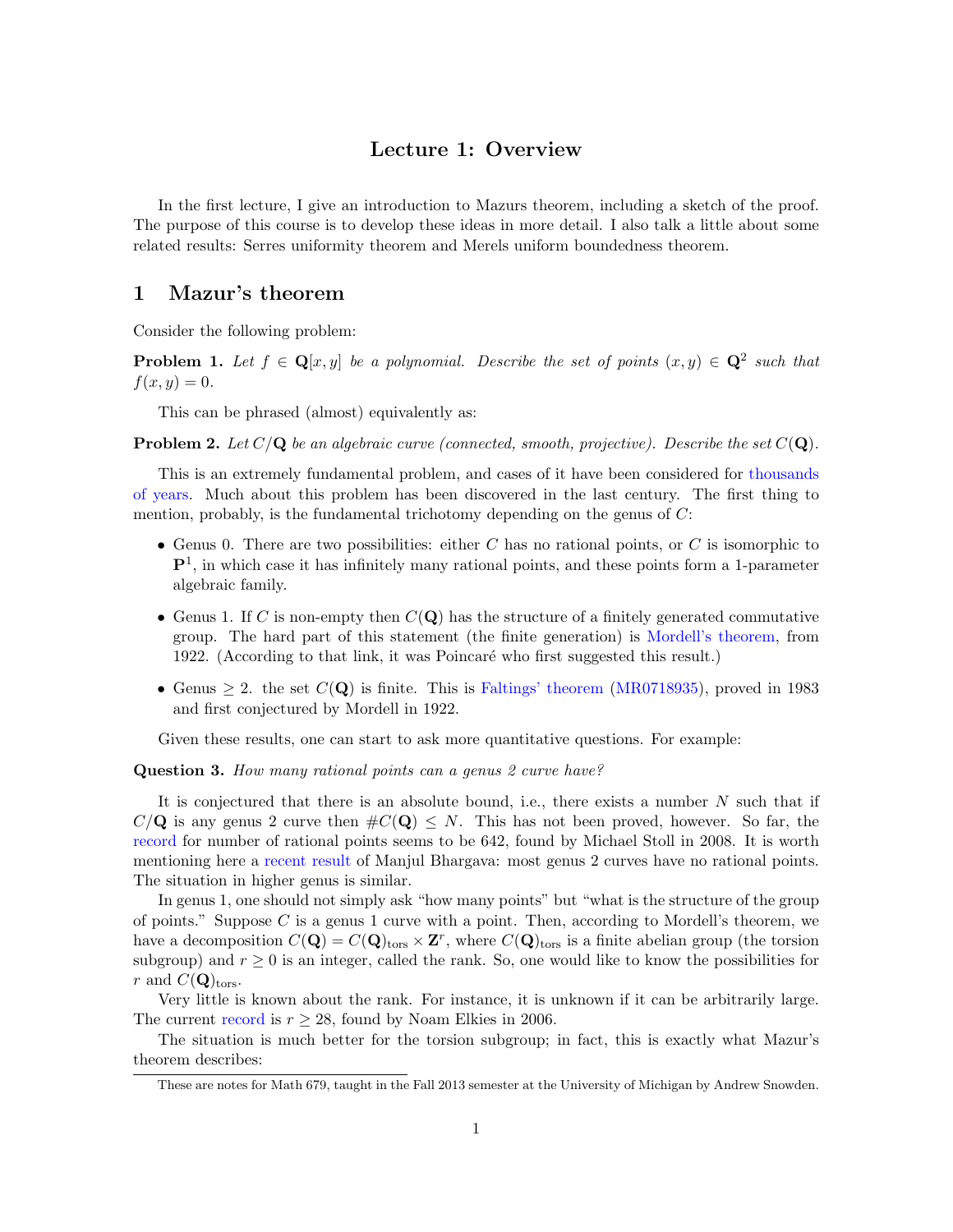**Theorem 4** (Mazur, 1977, MR488287).  $C(Q)_{\text{tors}}$  *is isomorphic to one of the following 15 groups:* 

$$
\mathbf{Z}/n\mathbf{Z} \quad \text{with } 1 \le n \le 10 \text{ or } n = 12
$$

$$
\mathbf{Z}/2\mathbf{Z} \times \mathbf{Z}/n\mathbf{Z} \quad \text{with } n = 2, 4, 6, 8.
$$

*Furthermore, each of these groups does occur.*

One can view this theorem as a first step to a quantitative answer to the original problem.

## 2 Overview of the proof

The goal of this course is to prove Mazur's theorem. I'll now give an overview of the proof, which I'll break into three steps. I must thank Jacob Tsimerman here, as he and I came to this organization while reading Mazur's paper together.

#### 2.1 Step 1. A criterion for the non-existence of *N*-torsion

The hard part of the proof is to show that an elliptic curve over Q cannot have an *N*-torsion point, for *N* a prime  $>$  7. Let  $Y_1(N)$  be the set of isomorphism classes of pairs  $(E, P)$  where  $E/C$  is an elliptic curve and  $P \in E$  is a point of exact order *N*. Then  $Y_1(N)$  is actually (the set of complex points of) an algebraic curve defined over the rational numbers. Furthermore, the set of rational points on  $Y_1(N)$  is exactly what you'd expect: it consists of those  $(E, P)$  for which *E* is defined over **Q** and  $P \in E(\mathbf{Q})$ . Thus Mazur's theorem essential amounts to showing that  $Y_1(N)(\mathbf{Q})$  is empty for  $N > 7$ . The proof will appeal to the dual nature of  $Y_1(N)$ : it can be thought of as a single geometric object, or as a set of geometric objects.

We'll need some slight variants of  $Y_1(N)$ . Let  $Y_0(N)$  be the set of pairs  $(E, G)$  where  $E/C$  is an elliptic curve and  $G \subset E$  is a cyclic subgroup of order N. This is also an algebraic curve over **Q**. There is a natural map  $Y_1(N) \to Y_0(N)$  (take the subgroup generated by the point). The curve  $Y_0(N)$  is affine: it's missing two points, which are labeled 0 and  $\infty$ , and called the cusps. The compactified curve is denoted  $X_0(N)$ . We can now state the criterion:

**Theorem 5** (Theorem A). *Suppose*  $N > 7$  *and there exists an abelian variety*  $A/Q$  *and a map of varieties*  $f: X_0(N) \to A$  (defined over **Q**) such that the following conditions hold:

- *• A has good reduction away from N.*
- $f(0) \neq f(\infty)$ .
- $A(\mathbf{Q})$  *has rank 0.*

*Then no elliptic curve defined over* Q *has a point of order N.*

*Sketch of proof.* Suppose  $E/\mathbf{Q}$  is an elliptic curve which has a point of order N. Let  $x \in X_0(N)(\mathbf{Q})$ be the resulting rational point. We first remark that  $X_0(N)$  naturally extends to a scheme over  $\mathbf{Z}[1/N]$  (or even all of  $\mathbf{Z}$ ) and x extends to a section over this base as well. By studying the reduction of *E* mod 3, and using the fact that 3 is small compared to *N*, one finds that *E* must have bad reduction at 3. This means that x must reduce to either 0 or  $\infty$  mod 3, and in fact it must be  $\infty$ . To see this, one must be familiar with the modular interpretations of the two cusps, which we will cover later in the course.

Now for the key step: the difference  $f(x) - f(\infty)$  is an element of  $A(\mathbf{Z}[1/N])$  which reduces to 0 in  $A(\mathbf{F}_3)$ . However,  $f(x) - f(\infty)$  is a torsion point (since A has rank 0), and the reduction map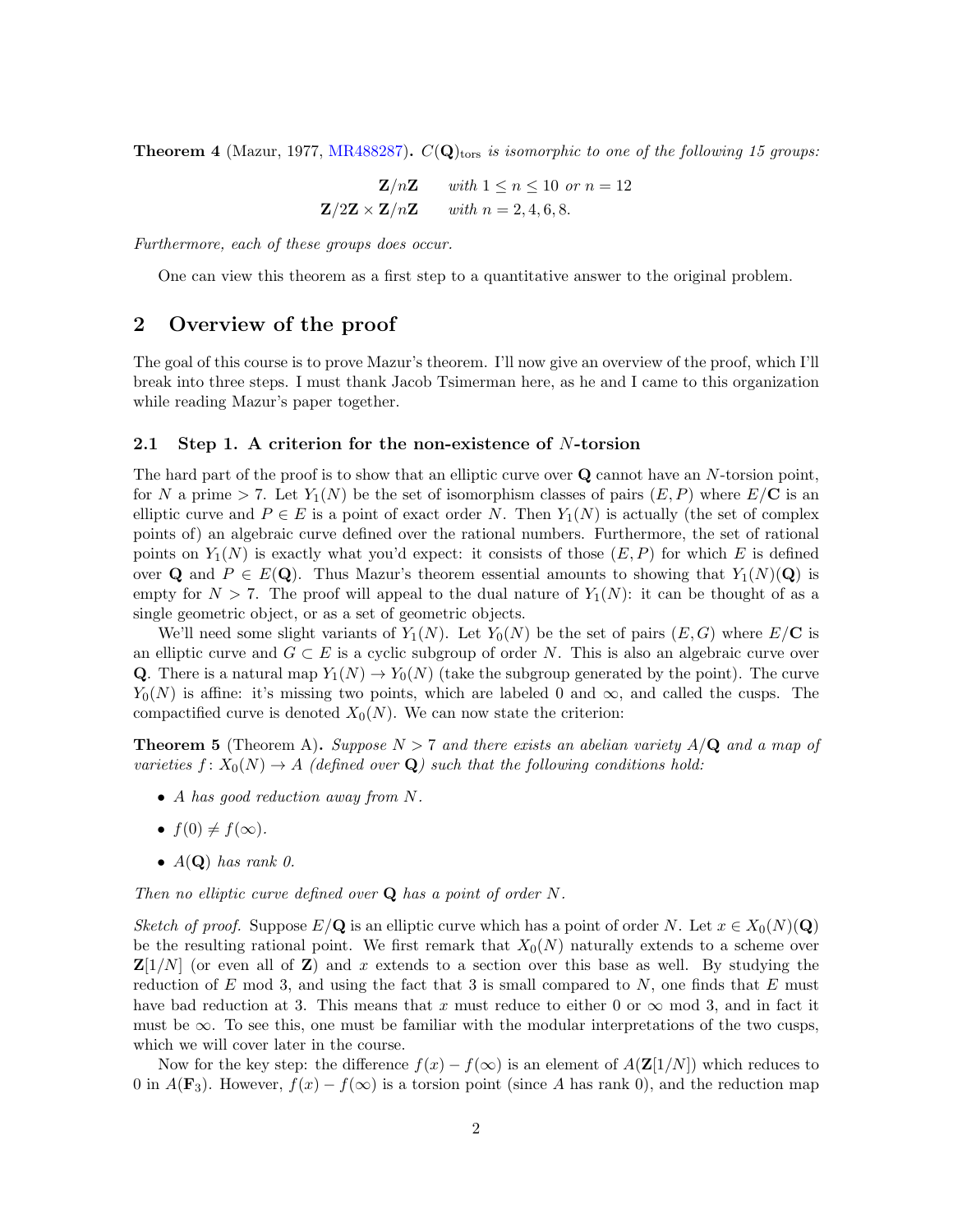is injective on torsion. We conclude that  $f(x) = f(\infty)$ . It follows from this, and the assumption that  $f(\infty) \neq f(0)$ , that if *p* is any prime of bad reduction for *E* then *x* reduces to  $\infty$  mod *p*.

Now, consider  $E[N]$  as a 2-dimensional representation of the absolute Galois group  $G_{\mathbf{Q}}$  over the finite field Z*/N*Z. Since *E* has an *N*-torsion point, this representation contains the trivial representation  $\mathbf{Z}/N\mathbf{Z}$  as a sub. The Weil pairing implies that the quotient is  $\mu_N$ . The modular interpretation of the cusp  $\infty$  shows that the resulting extension is actually split at all the bad primes. A number-theoretic argument then shows that the extension is split globally, i.e., *E*[*N*] is isomorphic to  $\mathbf{Z}/N\mathbf{Z} \oplus \mu_N$ . One can apply the same argument to  $E/\mu_N$  to see that its *N*-torsion is split; continuing in this way, one finds that the *N*-adic Tate module of *E* is reducible, which cannot happen. This contradiction completes the proof.  $\Box$ 

#### 2.2 Step 2. A criterion for rank 0

To apply Theorem A, we must find the abelian variety *A* and verify the conditions of the theorem. The hardest of these is the rank 0 condition. We now give a criterion for an abelian variety to have rank 0. This may look like a general criterion, but the hypotheses are actually very restrictive; it will apply to the case of interest, however.

Theorem 6 (Theorem B). *Let A/*Q *be an abelian variety and let N and p be distinct prime numbers, with N odd. Suppose the following conditions hold:*

- *• A has good reduction away from N.*
- *• A has completely toric reduction at N.*
- The Jordan–Holder constituents of  $A[p](\overline{Q})$  are 1-dimensional, and either trivial or cyclo*tomic.*

#### *Then*  $A(Q)$  *has rank 0.*

*Sketch of proof.* Let  $A/Z$  be the Néron model of *A*. One first shows that the group scheme  $A[p^n]$  is built of very simple pieces: it has a filtration such that the successive quotients are each one of four very specific group schemes. Computing explicitly with these specific group schemes, one shows that the order of  $H^1_{\text{fppf}}(\text{Spec}(\mathbf{Z}), \mathcal{A}[p^n])$  is bounded independent of *n*. This implies that the inverse limit over *n* of these cohomology groups is finite, which completes the proof, as  $A(\mathbf{Q})$  injects into the inverse limit. This proof is closely related to the proof of the Mordell–Weil theorem, which I'll talk about some.  $\Box$ 

#### 2.3 Step 3. Completion of the proof

We now wish to prove Mazur's theorem by applying the above criteria. But first we must find the abelian variety *A*. Every curve has a Jacobian, a universal abelian variety to which it maps (given a point). Thus we are more or less forced to try to find A as a quotient of the Jacobian  $J_0(N)$  of  $X_0(N)$ .

Using the modular interpretation of  $X_0(N)$ , one constructs certain Hecke operators  $T_p$  on  $J_0(N)$ . These generate a commutative ring of operators, called the Hecke algebra. We'll find *A* by defining an explicit ideal in the Hecke algebra (closely related to the Eisenstein ideal appearing in the title of Mazur's paper), and forming the corresponding quotient of  $J_0(N)$ . We'll then go through each of the hypotheses in the two criteria and verify that *A* satisfies them.

In fact, this argument will only end up working for  $N > 13$ , so auxiliary arguments are needed for  $N = 11, 13$ . For  $N = 11$ , the result was first established in 1939 by Billing–Mahler. For  $N = 13$ , it was established by Mazur–Tate in 1973.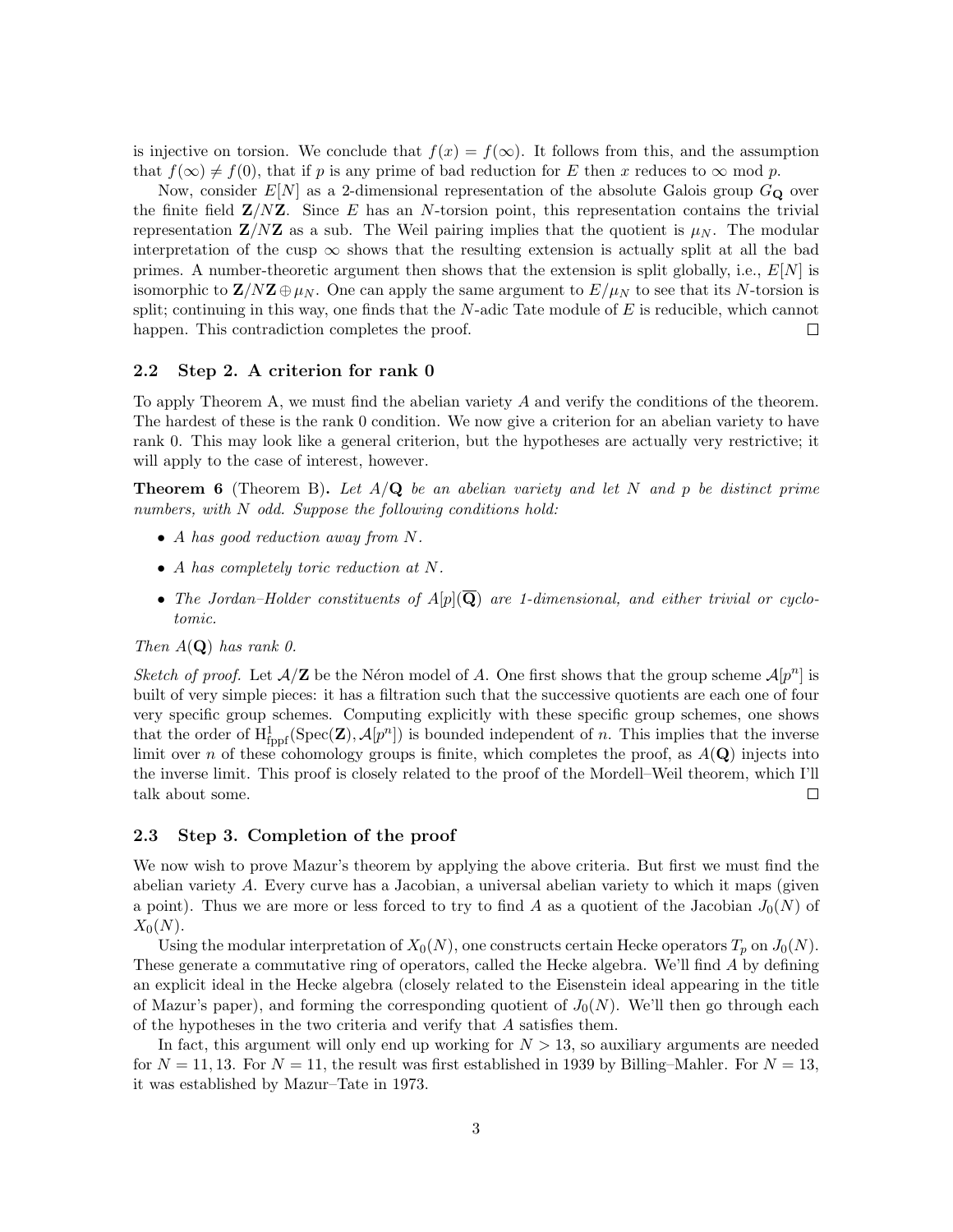## 3 Plan of the course

The course will be divided into three parts, corresponding to the three steps above (though out of order!).

Part I. Elliptic curves and abelian varieties

- Theory over fields. I will give very few proofs here. I'll assume you're either familiar with this, or can do outside reading to learn it.
- Group schemes. I won't assume you know much at all here, and I'll attempt to prove nearly everything we'll need.
- Theory in mixed characteristic, including Néron models (though not the proof of their existence). Jacobians.
- *•* The culmination of Part I will be the proof of Theorem B.

Part II. Moduli of elliptic curves

- Modular curves, over **C**, **Q**, and **Z**.
- *•* Modular forms and Hecke operators.
- The Eichler–Shimura theorem, and the Galois representation attached to a modular form.
- *•* The culmination of Part II will be the proof of Theorem A.

Part III. Proof of Mazur's theorem

- The Eisenstein ideal and the Eisenstein quotient of  $J_0(N)$ .
- The special fiber at *N* of  $J_0(N)$ .
- Ogg's theorem on the order of  $[0] [\infty]$  in  $J_0(N)$ .
- *•* Application of Theorems A and B.
- Auxiliary results (Mazur–Tate, etc)

#### 4 Related results

To end this lecture, I'll discuss two families of results that generalize Mazur's theorem. Unfortunately, we probably won't have time in this course to discuss these results further.

#### 4.1 Merel's theorem

You might be wondering: does a version of Mazur's theorem exist over general number fields? The answer is yes! For an integer  $d \geq 1$ , let  $S(d)$  be the set of prime numbers p for which there exists a number field  $K/Q$  of degree  $\leq d$  and an elliptic curve  $E/K$  such that E has a K-point of order p. Mazur's theorem is that  $S(1) = \{2, 3, 5, 7\}$ . Kamienny proved (in 1992, MR1172689) that  $S(2) = \{2, 3, 5, 7, 11, 13\}$ . Mazur and Kamienny then conjectured that  $S(d)$  is always finite (the Uniform Boundedness Conjecture, or UBC), which was proven by Merel: